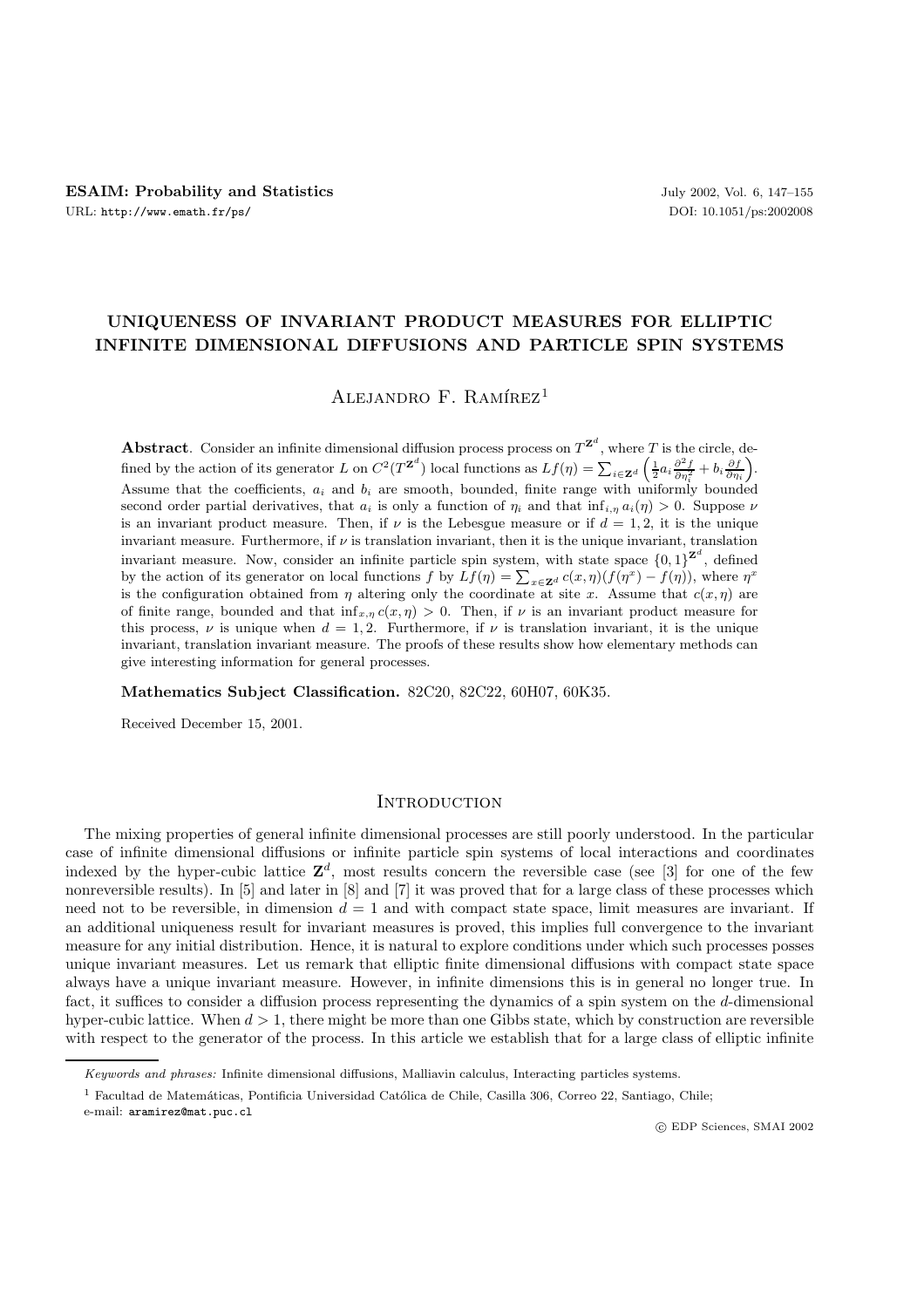148 A.F. RAMÍREZ

dimensional diffusions and infinite particle spin systems, the existence of an invariant product measure implies its uniqueness. These results illustrate how to obtain interesting information about the mixing behavior of these processes by elementary means. These theorems have already been reported in [6].

Let us first consider infinite dimensional diffusions. Let T be the unit circle. Consider  $\Omega_1 := C([0,\infty); T^{\mathbf{Z}^d})$ the space of continuous functions from  $[0,\infty)$  to the space  $T^{\mathbf{Z}^d}$ , with the topology of uniform convergence in compact subsets of  $[0, \infty)$ . Consider the generator  $L := \sum_{i \in \mathbf{Z}^d} \left( \frac{1}{2} a_i(\eta) \frac{\partial^2}{\partial \eta_i} + b_i(\eta) \frac{\partial}{\partial \eta_i} \right)$ , defined through its action on  $C^2(T^{\mathbf{Z}^d})$  local functions. Here  $a, b : T^{\mathbf{Z}^d} \to \mathbf{R}^{\mathbf{Z}^d}$  are Borel-measurable,  $a_i, b_i$  are their *i*-th coordinates,  $\eta \in T^{\mathbf{Z}^d}$  and  $\eta_i$  is the *i*-th coordinate of  $\eta$ . We say that the coefficients a and b are bounded if  $\sup_{i,n}\{a_i, b_i\} < \infty$  and of finite range  $R \in \mathbb{Z}^+$  if for each  $i \in \mathbb{Z}^d$ ,  $a_i(\eta)$  and  $b_i(\eta)$  depend only on coordinates  $\eta_i$ of  $\eta$  such that  $|i - j| \leq R$ . We say that the coefficients a and b have bounded second order partial derivatives if  $\sup_{i,j,k} \left\{ \frac{\partial^2 a_i}{\partial \eta_i \partial \eta_k}, \frac{\partial^2 b_i}{\partial \eta_i \partial \eta_k} \right\} < \infty$ . The above generator with bounded, finite range coefficients a and b with bounded second order partial derivatives, defines a Feller semi-group  $S_t$  on the space of continuous functions defined on  $T^{Z^d}$  [2]. Such a process will be called a finite range infinite dimensional diffusion family with bounded coefficients a and b with bounded second order partial derivatives. If  $\inf_{i,n} a_i(\eta) < \infty$ , we will say that this diffusion is uniformly elliptic.

In [7] it was shown in Theorem 4, using Lyapunov functional techniques similar to those developed by Holley– Stroock [2], that given an infinite dimensional diffusion family with coefficients  $\sigma$  and b such that  $\sigma_i = 1$ ,  $\frac{\partial b_i}{\partial \eta_i} = 0$ and b is smooth then the Lebesgue measure is the unique invariant measure. The first theorem is a considerable improvement of this result.

**Theorem 1.** *Consider a finite range uniformly elliptic infinite dimensional diffusion family on*  $T^{\mathbf{Z}^d}$  with *bounded coefficients* b *and* σ*. Assume that they are smooth, have bounded second order partial derivatives* and that  $\sigma_i$  is a function only of  $\eta_i$ . Suppose that  $\nu$  *is a product measure which is invariant. Then,* 

- *(i) if* ν *is translation invariant, it is the unique invariant, translation invariant measure;*
- *(ii)* if  $d = 1$  or 2,  $\nu$  is the unique invariant measure;
- *(iii) if*  $\nu$  *is the Lebesque measure, it is the unique invariant measure.*

*Furthermore, if*  $d = 1$  *and*  $\mu$  *is an arbitrary probability measure on*  $T^{\mathbf{Z}^d}$ *, then*  $\lim_{t\to\infty} \mu S_t = \nu$ *.* 

The last statement of this theorem is implied by part  $(ii)$  and Theorem 1 of [7]. Also, a simple consequence of part (iii) of the above theorem is the following corollary which gives a divergence free type condition which ensures that Lebesgue measure is invariant.

**Corollary 1.** *Consider a finite range uniformly elliptic infinite dimensional diffusion family on*  $T^{\mathbf{Z}^d}$  with *bounded coefficients* b *and* σ*. Assume that they are smooth, have bounded second order partial derivatives* and that  $\sigma_i$  is a function only of  $\eta_i$ . Suppose there is an increasing sequence of finite subsets  $\Lambda_n \subset \mathbf{Z}^d$  such that  $\bigcup_{n=1}^{\infty} \Lambda_n = \mathbf{Z}^d$  and that  $\lim_{n \to \infty} \int \left| \sum_{i \in \Lambda_n} \left( \frac{1}{2} \frac{\partial^2 a_i}{\partial \eta_i^2} - \frac{\partial b_i}{\partial \eta_i} \right) \right|$ dm = 0*. Then the Lebesgue measure is the unique invariant measure of the diffusion process.*

The second result of this article concerns infinite particle spin systems. Let  $D := \{0, 1\}$ . Consider the space  $\Omega_2 := D([0,\infty); T^{\mathbf{Z}^d})$  of right-continuous functions which have left-hand limits, endowed with the Skorohod topology. Consider the generator defined through its action on local function f as  $L_2f := \sum_{x \in \mathbf{Z}^d} c(x, \eta)(f(\eta^x)$  $f(\eta)$ ). Here  $\eta^x \in T^{\mathbf{Z}^d}$  is the configuration differing from  $\eta$  only at site x and  $c(x, \eta) : \mathbf{Z}^d \times D^{\mathbf{Z}^d} \to [0, \infty)$  is the jump rate at which  $\eta$  changes to  $\eta^x$ . We will say that the jump rates are of finite range  $R \in \mathbb{Z}^+$  if for every  $x \in \mathbf{Z}^d$ , the function  $c(x, \eta)$  depends only on coordinates  $\eta_y$  of  $\eta$  such that  $|x - y| \leq R$ . We will say that the jump rates are bounded if  $\sup_{x,\eta} c(x,\eta) < \infty$ . The above generator, with finite range and bounded jump rates, defines a Feller semi-group  $S_t$  on the space of continuous functions defined on  $D^{Z^d}$  [4]. Such a process will be called a finite range infinite particle spin system with bounded flip rates. If in addition  $\inf_{x,n} c(x, \eta) > 0$ , we say that this spin system is uniformly elliptic.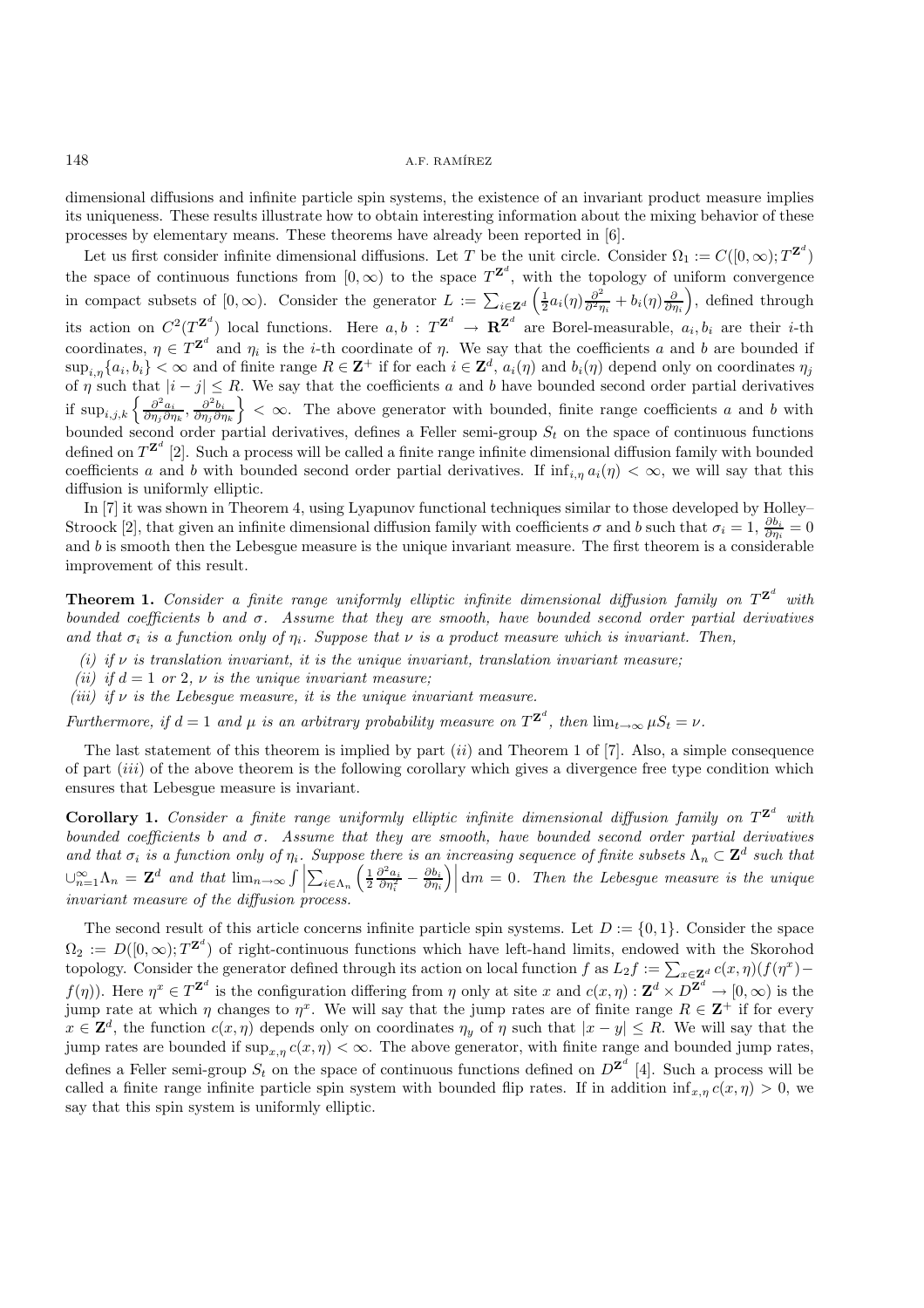**Theorem 2.** *Consider a finite range uniformly elliptic infinite particle spin system on*  $D^{\mathbf{Z}^d}$  with bounded flip *rates. Suppose that* ν *is a product measure which is invariant. Then,*

- *(i) if* ν *is translation invariant, it is the unique invariant, translation invariant measure;*
- *(ii) if*  $d = 1$  *or* 2*,*  $\nu$  *is the unique invariant measure.*

*Furthermore, if*  $d = 1$  *and*  $\mu$  *is an arbitrary probability measure on*  $D^{\mathbf{Z}^d}$ *, then*  $\lim_{t\to\infty} \mu S_t = \nu$ *.* 

Note that the last statement is implied by Theorem 1 of Mountford  $[5]$  (see also  $[8]$ ). The proof of parts  $(i)$ and  $(ii)$  are the discrete context version of parts  $(i)$  and  $(ii)$  of Theorem 1.

The proofs of Theorems 1 and 2 are based on an analysis of a Lyapunov functional related to a given invariant measure, which is computed on boxes  $\Lambda_n$  converging to the whole lattice  $\mathbf{Z}^d$  as  $n \to \infty$ . Showing that this functional vanishes is sufficient to prove a uniqueness result. The difficulty lies in the control of the boundary terms of the Lyapunov functional. An application of the method developed by Holley–Stroock [2] gives this control for  $d \leq 2$ , which in turn enables us to prove *(ii)*. A different kind of argument provides a short proof of  $(i)$ . The proof of  $(iii)$  in Theorem 1 is harder. The method we develop is inspired on the Lyapunov functional techniques of Holley–Stroock, but the crucial argument (Lem. 1) enabling us to pass to dimensions higher than 2 is of a different nature. This lemma shows that if Lebesgue measure is invariant, then the Lyapunov functional related to any other invariant measure should grow exponentially fast in boxes. This contradicts a polynomial bound which we can prove under mild hypothesis on the coefficients of the diffusion. The proof of the lemma involves a careful control of the boundary terms through the use of Poincaré inequality type estimates. It is here that this method fails when Lebesgue measure is replaced by an arbitrary product measure, although a weak enough dependence of the product measure on far sites would be enough.

In the first section of this article we will prove Theorem 1. Our first step will be to derive a crucial inequality, which when combined with a convexity property of the Lyapunov functional, will enable us to prove parts (i) and (ii) of the theorem in Sections 1.1 and 1.2 respectively. In Section 1.3 we prove part (iii) of Theorem 1, being the statement and proof of Lemma 1 the first step. In Section 2 we provide the proof of Theorem 2. The main part of this proof is the derivation of an inequality analogous to the one proved for diffusions, which when combined with a convexity property of the corresponding Lyapunov functional, lets us prove the theorem. Here we follow closely the ideas of the proof of part (i) and (ii) of Theorem 1.

# 1. Infinite dimensional diffusions

In this section we will prove Theorem 1. We will first introduce the notation that will be needed and then establish an inequality which will be the base for proving parts  $(i, ii)$  and  $(iii)$  of the theorem. So let  $N \geq 1$ and R the range of b and define the boxes  $\Lambda_N := [-NR, NR]^d \cap \mathbb{Z}^d$  and its boundary  $\delta \Lambda_N := \Lambda_N \backslash \Lambda_{N-1}$ . We also define  $\Lambda_{N,i} := \Lambda_N \cup B_i$ , where  $B_i := \{j \in \mathbb{Z}^d : |i - j| \leq R\}$  is the ball of radius R centered at site i. Given an arbitrary invariant measure  $\mu$ , and some finite subset  $F \subset \mathbf{Z}^d$ , we will denote by  $u_F$  the Radon– Nykodim derivative of  $\mu$  restricted to the subset F with respect to the Lebesgue measure on F. We will call  $u_N$ the Radon–Nykodim derivative  $u_{\Lambda_N}$ . Similarly we will denote by  $v_F$  the Radon–Nykodim derivative of the given invariant measure  $\nu$  restricted to F and  $v_N$  will stand for  $v_{\Lambda_N}$ . The existence and smoothness of these derivatives follows from Malliavin calculus (see for example Holley–Stroock). Let phi be some local smooth function depending on coordinates only on  $\Lambda_N$ . Then, since  $\mu$  is invariant,

$$
0 = \int \phi \frac{\partial u_N}{\partial t} dm = \sum_{i \in \Lambda_N} \int a_i \frac{1}{2} \frac{\partial^2 \phi}{\partial \eta_i^2} u_N dm + \sum_{i \in \Lambda_N - 1} \int b_i \frac{\partial \phi}{\partial \eta_i} u_N dm + \sum_{i \in \delta \Lambda_N} \int b_i \frac{\partial \phi}{\partial \eta_i} u_{\Lambda_N, i} dm.
$$
 (1)

Let us call  $v_i$  the density of  $\nu$  at site  $i \in \mathbf{Z}^d$ . Note that since  $\nu$  is a product invariant measure, the measure on T with density  $v_i$  is invariant for the diffusion on T defined by the generator  $L_i := \frac{1}{2} a_i(x) \frac{d^2}{dx^2} + \bar{b}_i(x) \frac{d}{dx}$ , where  $\bar{b}_i(x) := \int b_i(\eta) d\nu_i$  with  $\eta_i = x$ , and  $\nu_i$  is the restriction of  $\nu$  to  $\mathbf{Z}^d - \{i\}$ . By standard arguments for one dimensional diffusions, it follows from the smoothness of  $a_i(x)$  and  $\overline{b}_i(x)$  and the ellipticity, that  $v_i$  is strictly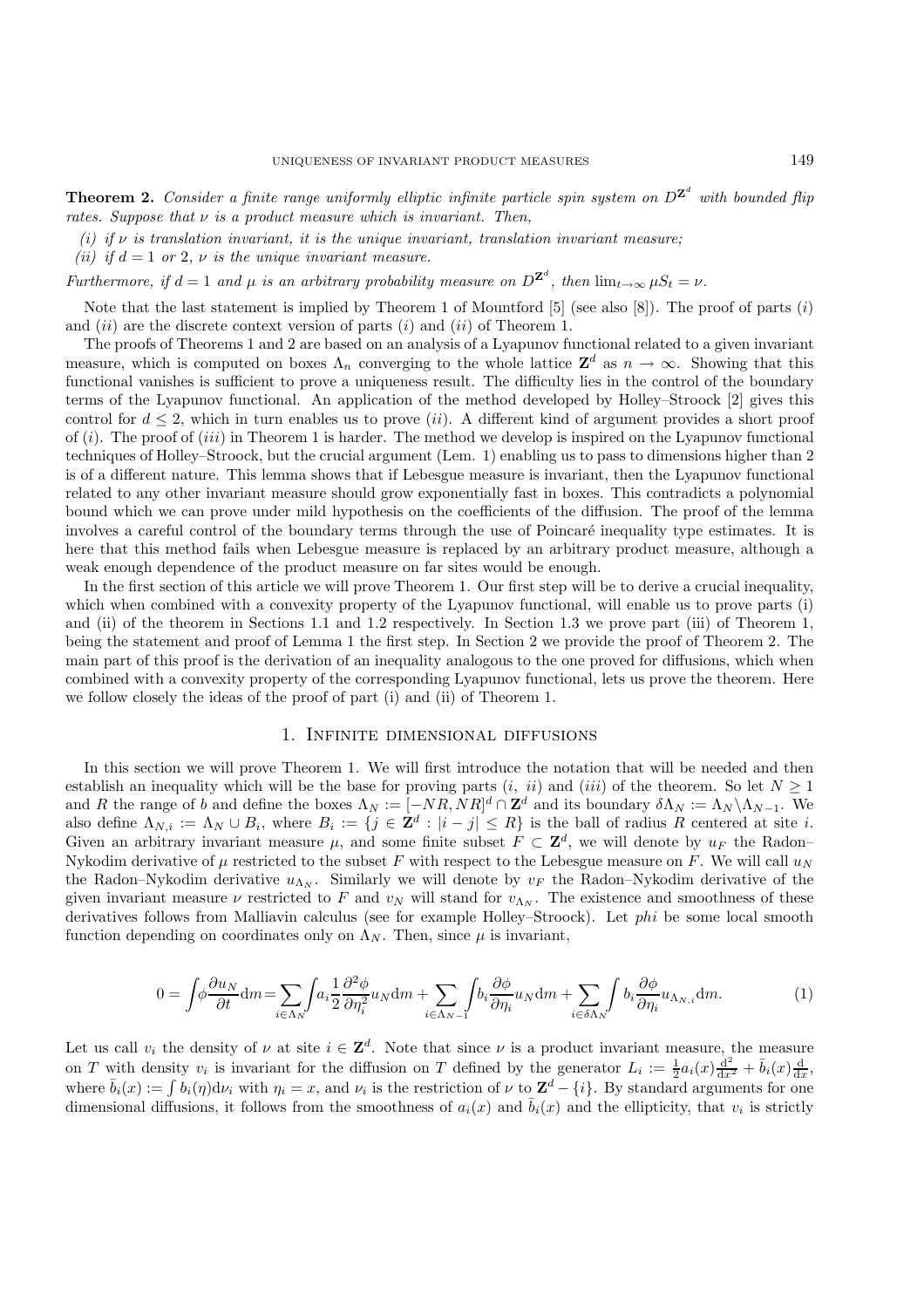positive on T. Compactness of T implies that  $\inf_{\eta} v_i(\eta) > 0$  and therefore for each  $N \ge 1$ ,  $\inf_{\eta} v_N(\eta) > 0$ . By Theorem 2.25 of Holley–Stroock we can now conclude that for each  $N \geq 1$ ,  $\inf_{\eta} u_N(\eta) > 0$ . Hence, we can choose  $\phi$  in (1) as the smooth function  $\ln \frac{u_N}{v_N}$ . Then (1) implies that,

$$
0 = -\sum_{i \in \Lambda_N} \int a_i \frac{1}{2} \frac{1}{(u_N/v_N)^2} \left(\frac{\partial (u_N/v_N)}{\partial \eta_i}\right)^2 u_N dm + \sum_{i \in \Lambda_N} \int a_i \frac{1}{2} \left(\frac{\partial^2}{\partial \eta_i^2} \frac{u_N}{v_N}\right) v_N dm + \sum_{i \in \Lambda_{N-1}} \int b_i \left(\frac{\partial}{\partial \eta_i} \frac{u_N}{v_N}\right) v_N dm + \sum_{i \in \delta_{\Lambda_N}} \int b_i \frac{v_N}{u_N} \frac{\partial (u_N/v_N)}{\partial \eta_i} u_{\Lambda_{N,i}} dm.
$$

Now, let  $v_{N,\delta,i}$  be the density of  $\nu$  on  $\Lambda_{N,i} - \Lambda_N$ . Moving the first term of the left-most side to the right-most side of the above display, and adding and subtracting  $\sum_{i \in \delta \Lambda_N} \int b_i \frac{1}{u_N}$  $\frac{\partial(u_N/v_N)}{\partial \eta_i} u_N \, \mathrm{d}\nu$  in the left hand side, we get

$$
\sum_{i \in \Lambda_N} \int \frac{a_i}{2} \frac{v_N}{u_N} \left( \frac{\partial (u_N/v_N)}{\partial \eta_i} \right)^2 v_N dm = \sum_{i \in \Lambda_N} \int \frac{a_i}{2} \left( \frac{\partial^2}{\partial \eta_i^2} \frac{u_N}{v_N} \right) v_{\Lambda_{N,i}} dm + \sum_{i \in \Lambda_N} \int b_i \left( \frac{\partial}{\partial \eta_i} \frac{u_N}{v_N} \right) v_{\Lambda_{N,i}} dm + \sum_{i \in \delta \Lambda_N} \int b_i \frac{v_N}{u_N} \frac{\partial (u_N/v_N)}{\partial \eta_i} (u_{\Lambda_{N,i}} - u_N v_{\delta,N,i}) dm
$$
\n
$$
= \sum_{i \in \delta \Lambda_N} \int b_i \frac{v_N}{u_N} \frac{\partial (u_N/v_N)}{\partial \eta_i} (u_{\Lambda_{N,i}} - u_N v_{\delta,N,i}) dm, \tag{2}
$$

where we have used the fact that  $\nu$  is an invariant product measure which implies that  $\sum_{i\in\Lambda_N}\int\left(\frac{a_i}{2}\frac{\partial^2}{\partial\eta_i^2}\right)$  $\frac{u_N}{v_N} + b_i \frac{\partial}{\partial n_i} \frac{u_N}{v_N}$   $v_{\Lambda_{N,i}}$  dm = 0. Now, since for each  $i \in \mathbf{Z}^d$ , the function  $a_i$  depends only on the coordinate  $\eta_i$ , the argument of the left-hand side of the above equality is a local function depending on the coordinates of the box  $\Lambda_N$ . Hence, we have,

$$
\sum_{i \in \Lambda_N} \int \frac{a_i}{2} \frac{v_N}{u_N} \left( \frac{\partial (u_N/v_N)}{\partial \eta_i} \right)^2 v_N \mathrm{d}m = \sum_{i \in \Lambda_N} \int \frac{a_i}{2} \frac{v_N}{u_N} \left( \frac{\partial (u_N/v_N)}{\partial \eta_i} \right)^2 \mathrm{d}\nu.
$$

Combining this with (2) we conclude that,

$$
\frac{1}{2} \sum_{i \in \Lambda_N} \int a_i \frac{v_N}{u_N} \left( \frac{\partial (u_N/v_N)}{\partial \eta_i} \right)^2 d\nu = \sum_{i \in \delta \Lambda_N} \int b_i \frac{v_N}{u_N} \frac{\partial (u_N/v_N)}{\partial \eta_i} (u_{\Lambda_{N,i}} - u_N v_{\delta,N,i}) dm. \tag{3}
$$

At this point, let us note, using Cauchy–Schwartz inequality twice that the right-hand side of (3) can be upper bounded as follows:

$$
\left| \sum_{i \in \delta \Lambda_N} \int b_i \frac{v_N}{u_N} \frac{\partial (u_N/v_N)}{\partial \eta_i} (u_{\Lambda_{N,i}} - u_N v_{\delta, N,i}) dm \right| \leq 2B \sum_{i \in \delta \Lambda_N} \int \frac{v_N}{u_N} \left| \frac{\partial (u_N/v_N)}{\partial \eta_i} \right| d\mu
$$
  

$$
\leq 2B |\delta \Lambda_N|^{1/2} \sqrt{\sum_{i \in \delta \Lambda_N} \int \frac{v_N}{u_N} \left( \frac{\partial (u_N/v_N)}{\partial \eta_i} \right)^2} d\nu,
$$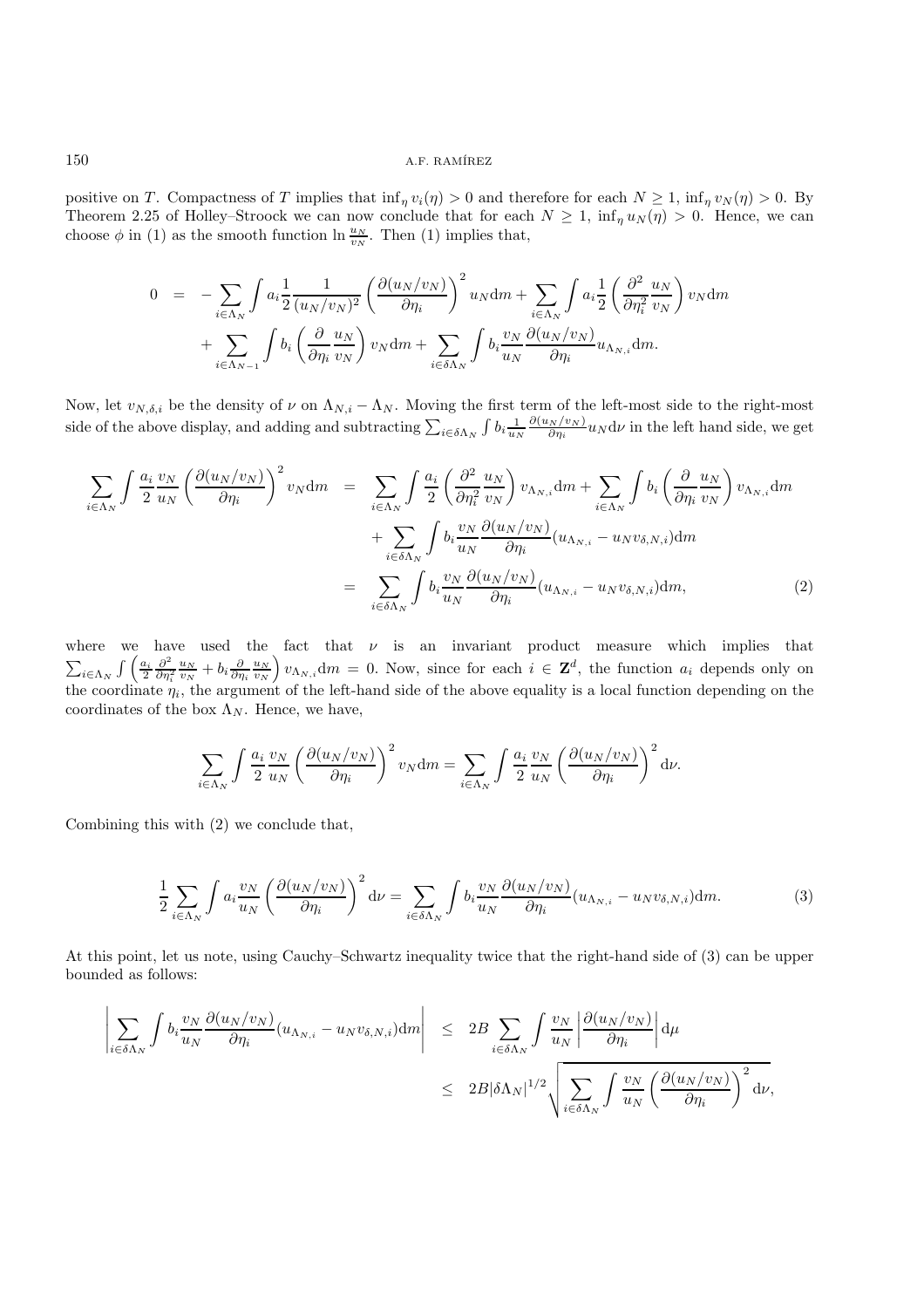where  $B := \sup_{i,\eta} |b_i(\eta)|$ . On the other hand, the left-hand side of equality (3) can be lower bounded using the fact that  $a := \inf_{i,\eta} a_i(\eta) > 0$ , so that we conclude that,

$$
a\frac{1}{2}\sum_{i\in\Lambda_N}\int\frac{v_N}{u_N}\left(\frac{\partial(u_N/v_N)}{\partial\eta_i}\right)^2\mathrm{d}\nu\leq U_N\sqrt{\sum_{i\in\delta\Lambda_N}\int\frac{v_N}{u_N}\left(\frac{\partial(u_N/v_N)}{\partial\eta_i}\right)^2\mathrm{d}\nu}\tag{4}
$$

where,  $U_N := 2Bd(4R)^{d/2}N^{(d-1)/2}$ . At this point let us define for  $n \geq 1$ ,  $c_n := \sum_{i \in \delta \Lambda_n} \int \frac{v_n}{u_n} \left( \frac{\partial (u_n/v_n)}{\partial \eta_i} \right)$  $rac{\mu_n/v_n)}{\partial \eta_i}$  and  $\left(\nu.\right)$ It follows from the inequality  $c_n \leq \frac{1}{2} \sum_{i \in \Lambda_n} \int \frac{v_n}{u_n} \left( \frac{\partial (u_n/v_n)}{\partial \eta_i} \right)$  $\left(\frac{u_n/v_n}{\partial \eta_i}\right)^2$  dv, the fact that  $a > 0$  and inequality (4), that there is some constant  $K > 0$  such that.

$$
c_n \le Kn^{d-1} \tag{5}
$$

for every  $n \geq 1$ . We will complete the proof of Theorem 1 separately for each part. Before, we need to state a convexity property for the free energy, which will turn out to be crucial (see Lem. 3.3 of [2] for a similar statement). Let  $x, y \in T$  and  $f(x, y) : T^2 \to \mathbf{R}$  be bounded, and for each y a measurable function of x. For each  $x, y \in T$  assume that the partial derivative  $f_y := \partial f / \partial y$  exists and is bounded in  $T^2$ . Then if  $\alpha(x) : T \to T$  $[0, \infty)$  is a bounded measurable function with  $\int_T \alpha dx = 1$  we have,  $\left( \frac{\int_T \alpha f dx}{\int_T \alpha f dx} \right)$  $\int_{-T}^{2} \int_{T} \alpha f \, dx \leq \int_{T} \alpha \left(\frac{f_y}{f}\right)^2 f \, dx,$ where  $(\int_T \alpha f dx)_y$  is the partial derivative of  $\int_T \alpha f dx$  with respect to y. It now follows from this property and the fact that  $\nu$  is a product measure with smooth densities on boxes that for any  $i, F, N$  such that  $i \in F \subset \Lambda_N$ ,

$$
\int \frac{u_F}{v_F} \left(\frac{\partial (u_F/v_F)}{\partial \eta_i}\right)^2 d\nu \le \int \frac{u_N}{v_N} \left(\frac{\partial (u_N/v_N)}{\partial \eta_i}\right)^2 d\nu.
$$
 (6)

### 1.1. **Proof of part (i)**

Assume that  $\mu$  is translation invariant. Substituting (5) in (4) we conclude that

$$
a\frac{1}{2}\sum_{i\in\Lambda_N}\int\frac{v_N}{u_N}\left(\frac{\partial(u_N/v_N)}{\partial\eta_i}\right)^2\mathrm{d}\nu\leq C_1N^{d-1},
$$

for some constant  $C_1 > 0$ . Now, let F be a bounded subset of the lattice and  $i \in F$ . By the convexity property (6) we have that,

$$
\sum_{j \in \Lambda_N^F} \int \frac{u_{F_{i-j}}}{v_{F_{i-j}}} \left(\frac{\partial (u_{F_{i-j}}/v_{F_{i-j}})}{\partial \eta_j}\right)^2 \mathrm{d} \nu \le \sum_{j \in \Lambda_N^F} \int \frac{u_N}{v_N} \left(\frac{\partial (u_N/v_N)}{\partial \eta_j}\right)^2 \mathrm{d} \nu \le \sum_{j \in \Lambda_N} \int \frac{u_N}{v_N} \left(\frac{\partial (u_N/v_N)}{\partial \eta_j}\right)^2 \mathrm{d} \nu,
$$

where for  $k \in \mathbb{Z}^d$ , we define  $F_k = F - k$ . Finally, the translation invariance of  $\mu$  and  $\nu$  imply that  $u_{F_k}/v_{F_k} =$  $u_F/v_F$ , so that we can deduce that,

$$
|\Lambda_N^F| \int \frac{u_F}{v_F} \left( \frac{\partial (u_F/v_F)}{\partial \eta_i} \right)^2 d\nu \le C_1 N^{d-1},
$$

where  $C_1$  is some constant and  $\Lambda_N^F$  are the points of  $\Lambda_N$  at a distance larger than  $\text{diam}(F)$  to  $\delta\Lambda_N$ . Then, we can apply (6) to each  $j \in \Lambda_N^F$  and use the translation invariance of  $\mu$  and  $\nu$  to conclude that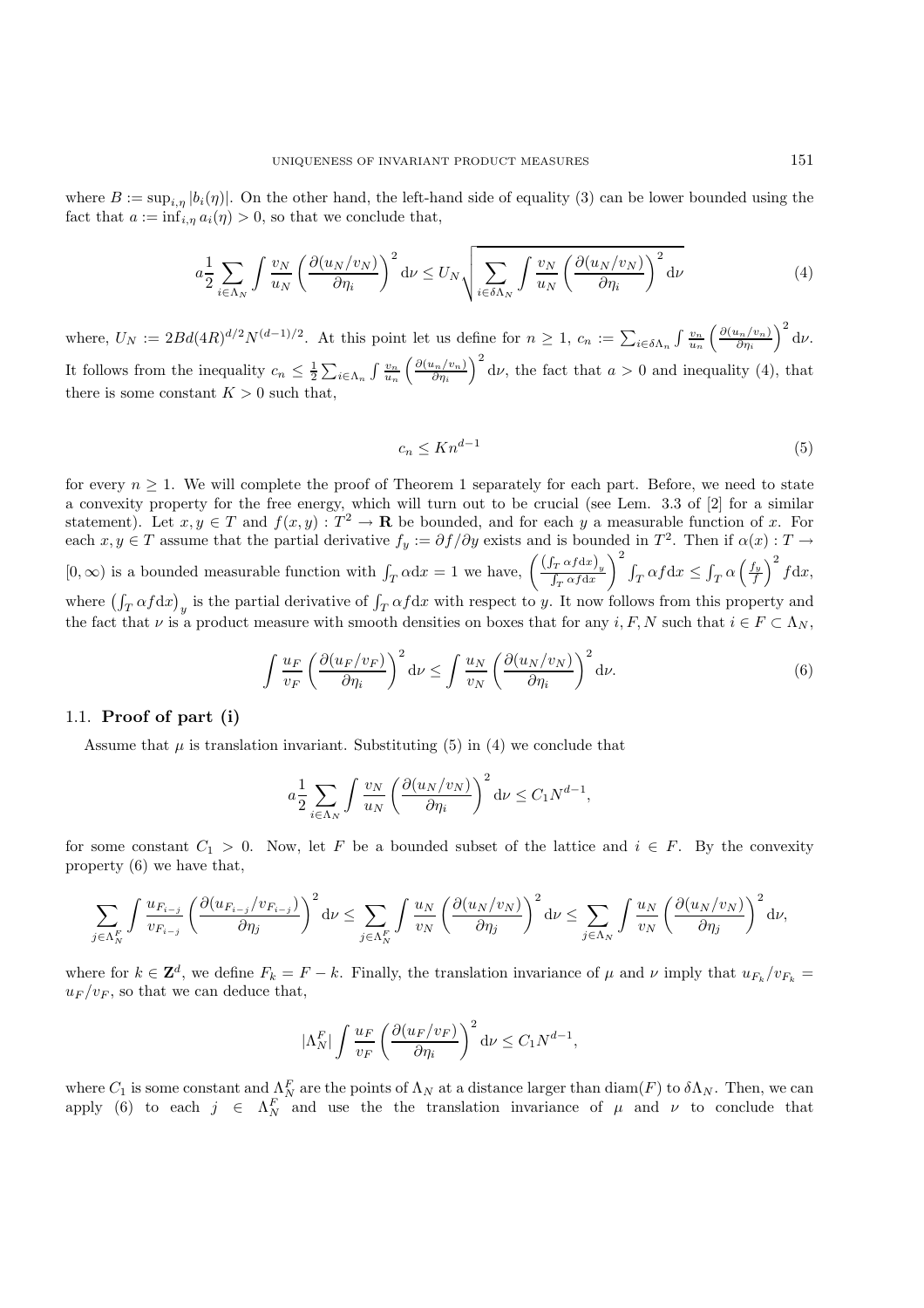### 152 **A.F. RAMÍREZ**

 $\frac{a}{2}|\Lambda_N^F|\int\frac{u_F}{v_F}\left(\frac{\partial (u_F/v_F)}{\partial \eta_i}\right)$  $\left(\frac{d_{F}/v_{F}}{d_{B}}\right)^{2}$  dm  $\leq C_{2}N^{d-1}$ , where  $C_{2}$  is a constant. Now, note that for N big enough,  $|\Lambda_{N}^{F}|\geq C_{2}N^{d-1}$ for some constant  $C_2 > 0$ . Hence we have that

$$
\int \frac{u_F}{v_F} \left( \frac{\partial (u_F/v_F)}{\partial \eta_i} \right)^2 dm \le C_2 N^{-1}.
$$

Letting  $N \to \infty$  we conclude that  $\int \frac{u_F}{v_F} \left( \frac{\partial (u_F/v_F)}{\partial \eta_i} \right)$  $\left(\frac{d_{F}/v_{F}}{d_{H}}\right)^{2}$  dm = 0. The smoothness and positivity of  $u_{F}$  and  $v_{F}$  now imply that for every bounded  $F \subset \mathbf{Z}^d$  and  $i \in F$ , it is true that  $\frac{\partial (u_F/v_F)}{\partial \eta_i} = 0$ . This implies that  $\mu = \nu$ .

## 1.2. **Proof of part (ii)**

Let us note that by the convexity property (6), we have  $c_n \leq c_m$ , whenever  $n \leq m$ . Hence, by inequality (4) we can conclude that  $\sum_{n=1}^{N} c_n \leq C_3 N^{\frac{d-1}{2}} \sqrt{c_N}$ , for some constant  $C_3 > 0$ . An application of Lemma 5.4 of Holley–Stroock [2] shows that  $c_n = 0$  for  $n \ge 1$  and  $d = 1$  or 2. This implies that  $\mu = \nu$ .

### 1.3. **Proof of part (iii)**

The following lemma contains the main argument of the proof:

**Lemma 1.** Suppose that  $\nu$  is the Lebesgue measure. Then for every  $m \in \mathbb{Z}$  we have,

$$
c_{n+m} \ge \frac{c_m}{C} \left( 1 + \frac{1}{C} \right)^{n-1} \qquad n \ge 1 \tag{7}
$$

where  $C = B((2R+1)^d+1)^2/a$ ,  $B = \sup_{i,n} |b_i(\eta)|$  and  $a = \inf_{i,n} a_i(\eta)$ .

Before proving this lemma we will show how part  $(iii)$  of Theorem 1 is implied by Lemma 1 and inequality (5). Assume that there is an  $m \ge 1$  such that  $c_m > 0$ . Then Lemma 1 implies that the sequence  $c_{n+m}$  is bounded from below by an exponentially growing function in n. But this contradicts the polynomial upper bound of inequality (5). Thus,  $\frac{\partial u_N}{\partial \eta_i} = 0$  whenever  $i \in \Lambda_N$  and  $N \geq 1$ .

In what follows we prove Lemma 1. Define  $\delta \lambda_{N,i} := \Lambda_{N,i} \setminus \Lambda_N$  as the subset of  $\delta \Lambda_{N+1}$  contained in the ball  $B_i$ . Then,

$$
\left| \int b_i \frac{1}{u_N} \left( \frac{\partial u_N}{\partial \eta_i} \right) (u_{\Lambda_{N,i}} - u_N) dm \right| \leq \int \frac{1}{u_N} \left| \frac{\partial u_N}{\partial \eta_i} \right| \left| \int b_i (u_{\Lambda_{N,i}} - u_N) dm_{\delta \lambda_{N,i}} \right| dm_{\Lambda_N}.
$$
 (8)

Let us now call  $M_{N,i}$  the cardinality of the set  $\delta \lambda_{N,i}$ . We will label the elements of this set by  $j_1, j_2, \ldots, j_{M_{N,i}}$ . Next, we define a sequence of sets  $\Lambda_N \subseteq F_{i,N,k} \subseteq \Lambda_{N,i}$ , for  $0 \leq k \leq M_{N,i}$ , recursively as  $F_{i,N,k+1} = F_{i,N,k} \cup$  ${j_{k+1}}$ , where  $F_{i,N,0} = \Lambda_N$ . Note that  $F_{i,N,M_{N,i}} = \Lambda_{N,i}$ . Then,

$$
\left| \int b_i (u_{\Lambda_{N,i}} - u_N) \mathrm{d} m_{\delta \lambda_{N,i}} \right| \leq \sum_{k=0}^{M_{N,i}-1} \left| \int b_i (u_{F_{i,N,k+1}} - u_{F_{i,N,k}}) \mathrm{d} m_{F_{i,N,k+1} \setminus \Lambda_N} \right|.
$$
 (9)

Now, since  $\int u_{F_{i,N,k+1}} dm_{\{j_{k+1}\}} = u_{F_{i,N,k}}$ , we can use Cauchy–Schwartz inequality to deduce that,

$$
\left| \int b_i (u_{F_{i,N,k+1}} - u_{F_{i,N,k}}) dm_{F_{i,N,k+1} \setminus \Lambda_N} \right| \leq B \sqrt{u_N} \left( \int \frac{1}{u_{F_{i,N,k+1}}} \left( \frac{\partial u_{F_{i,N,k+1}}}{\partial \eta_{j_{k+1}}} \right)^2 dm_{F_{i,N,k+1} \setminus \Lambda_N} \right)^{1/2} . \tag{10}
$$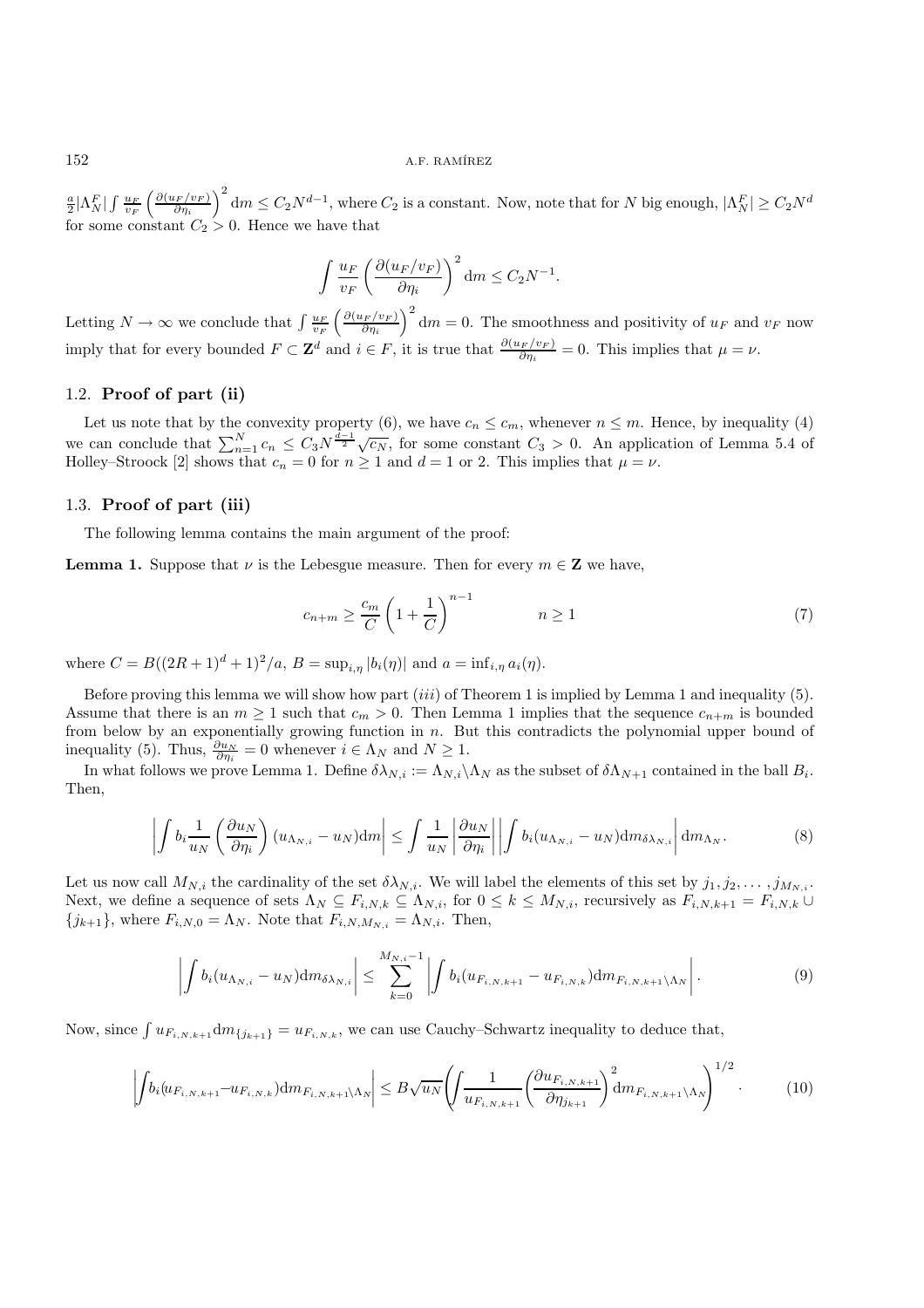Using the bound  $(10)$  on  $(9)$  and substituting this estimate for the right hand side of  $(8)$ , we can see that

$$
\begin{array}{rcl} \left| \int b_i \frac{1}{u_N} \left( \frac{\partial u_N}{\partial \eta_i} \right) (u_{\Lambda_N, \bar \imath} - u_N) {\rm d} m \right| & \leq & B \sum_{k=0}^{M_{N, \bar \imath} - 1} \left( \frac{1}{2} \int \frac{1}{u_N} \left( \frac{\partial u_N}{\partial \eta_i} \right)^2 {\rm d} m_{\Lambda_N} \right. \\ & & \left. + \frac{1}{2} \int \frac{1}{u_{F_{i, N, k+1}}} \left( \frac{\partial u_{F_{i, N, k+1}}}{\partial \eta_{j_{k+1}}} \right)^2 {\rm d} m_{F_{i, N, k+1}} \right) \\ & \leq & \frac{B}{2} \sum_{k=0}^{M_{N, \bar \imath}} \int \frac{1}{u_{F_{i, N, k}}} \left( \frac{\partial u_{F_{i, N, k}}}{\partial \eta_{j_k}} \right)^2 {\rm d} m_{F_{i, N, k}}. \end{array}
$$

Now, bounding the absolute value of the right hand side of (3) by the above estimate and remarking that  $M_{N,i} \leq (2R+1)^d$ , we conclude that,

$$
a \sum_{i \in \Lambda_N} \int \frac{1}{u_N^2} \left(\frac{\partial u_N}{\partial \eta_i}\right)^2 d\mu \leq B \sum_{k=0}^{(2R+1)^d} \sum_{i \in \delta \Lambda_N} \theta_{M_{N,i}}(k) \int \frac{1}{u_{F_{i,N,k}}} \left(\frac{\partial u_{F_{i,N,k}}}{\partial \eta_{j_k}}\right)^2 d m_{\Lambda_{N+1}} \leq B((2R+1)^d+1)^2 \sum_{i \in \delta \Lambda_{N+1}} \int \frac{1}{u_{N+1}^2} \left(\frac{\partial u_{N+1}}{\partial \eta_i}\right)^2 d\mu
$$
 (11)

where  $\theta_y(x): \mathbf{Z} \to \{0,1\}$  equals 0 if  $x > y$  and 1 otherwise, and we have used the convexity property (6) in the second inequality. Finally, from (11) and using again the convexity (6) we conclude that  $\sum_{n=1}^{N} c_n \leq C c_{N+1}$ , where  $C = B((2R+1)^d+1)^2/a$ . In turn, this inequality implies that  $\sum_{n=1}^{N-1} c_{n-1+m} \leq C c_{N-1+m}$  for  $m \geq 1$ ,  $N \geq 2$ . Now, it is true that  $c_{n-1+m} \geq \bar{c}_n$  where  $\bar{c}_n$  is the unique solution of the system of equations  $\sum_{n=1}^{N-1} \bar{c}_n =$  $C\bar{c}_N$ ,  $N \geq 2$ , with initial condition  $\bar{c}_1 = c_m$ . The lemma follows from the fact that  $\bar{c}_n = \frac{c_m}{C} \left(1 + \frac{1}{C}\right)^{n-2}$ , for  $n \geq 2$ .

## 2. Infinite particle spin systems

Let us now prove Theorem 2. The proof captures the main ideas of the proofs of part (i) and (ii) of Theorem 1 in an infinite particle system context. We will keep the notation introduced in the previous section so that  $\Lambda_N := [-NR, NR]^d \cap \mathbf{Z}^d$ . So let  $\phi$  be any local function depending only on coordinates on  $\Lambda_N$ . Then, from the invariance of the measure  $\nu$ , we have that,

$$
0 = \int L\phi \mathrm{d}\nu = \sum_{x \in \Lambda_{N-1}} \int_{\Lambda_N} c(x,\eta)(\phi(\eta^x) - \phi(\eta)) \mathrm{d}\nu_N + \sum_{x \in \delta\Lambda_N} \int_{\Lambda_{N+1}} c(x,\eta)(\phi(\eta^x) - \phi(\eta)) \mathrm{d}\nu_{N+1}.\tag{12}
$$

Now, let  $\mu$  be some arbitrary invariant measure. As in the proof of Lemma 1.16 of Holley–Stroock [1], it is possible to conclude that the ellipticity condition on the flip rates implies that the restriction of any invariant measure to finite boxes is equivalent to the uniform measure on the corresponding box. Thus, we can choose  $\phi(\eta) := \ln \frac{u_N}{v_N}$  in (12) to conclude that,

$$
0 = \sum_{x \in \Lambda_{N-1}} \int_{\Lambda_N} c(x,\eta) \ln \frac{\phi_N(\eta^x)}{\phi_N(\eta)} d\mu_N + \sum_{x \in \delta\Lambda_N} \int_{\Lambda_{N+1}} c(x,\eta) \ln \frac{\phi_N(\eta^x)}{\phi_N(\eta)} d\mu_{N+1}.
$$
 (13)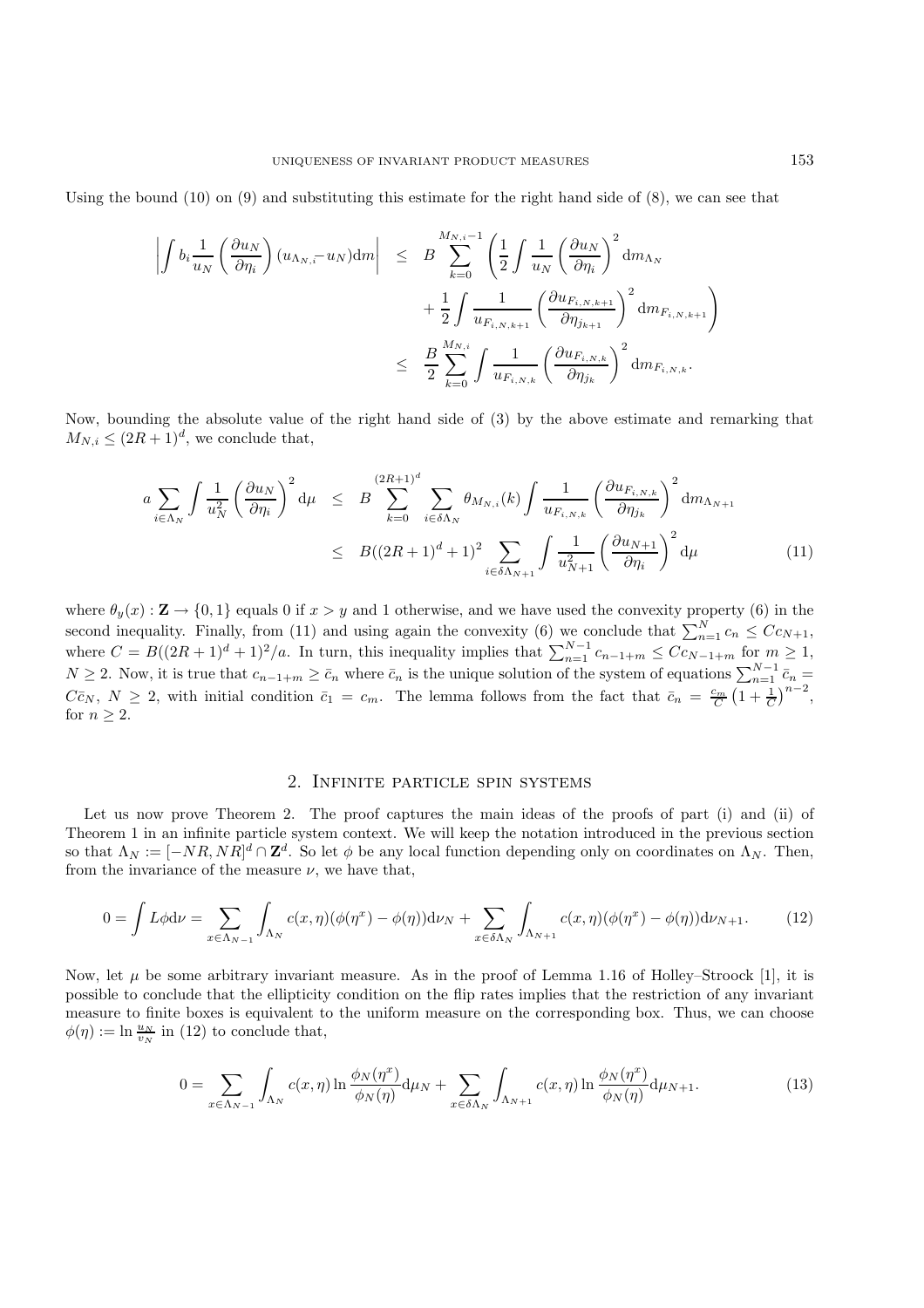### 154 **A.F. RAMÍREZ**

Now, the invariance of  $\nu$  implies that  $\sum_{x \in \Lambda_N} \int_{\Lambda_N} c(x,\eta) (\phi_N(\eta^x) - \phi_N(\eta)) d\nu_N = 0$ . Combining this with equality (13), we then have,

$$
0 = -\sum_{x \in \Lambda_{N-1}} \int_{\Lambda_N} c(x,\eta) \phi_N^x F\left(\frac{\phi_N}{\phi_N^x}\right) d\nu_N + \sum_{x \in \delta\Lambda_N} \int_{\Lambda_{N+1}} c(x,\eta) \ln \frac{\phi_N^x}{\phi_N} d\mu_{N+1} + \sum_{x \in \delta\Lambda_N} \int_{\Lambda_{N+1}} c(x,\eta) (\phi_N^x - \phi_N) d\nu_{N+1},
$$
\n(14)

where we have introduced the notation  $\phi_N^x(\eta) := \phi_N(\eta^x)$  and defined for  $x > 0$  the function  $F(x) := x \ln x + 1 - x$ . Now, adding and subtracting  $\sum_{x \in \delta \Lambda_N} \int_{\Lambda_N} c(x, \eta) \phi_N^x F\left(\frac{\phi_N}{\phi_N^x}\right) d\nu_N$  to the right-hand side of (14) we then have that,

$$
0 = -\sum_{x \in \Lambda_N} \int_{\Lambda_N} c(x, \eta) \phi_N^x F\left(\frac{\phi_N}{\phi_N^x}\right) d\nu_N + \sum_{x \in \delta\Lambda_N} \int_{\Lambda_{N+1}} c(x, \eta) \ln \frac{\phi_N^x}{\phi_N} d\mu_{N+1} + \sum_{x \in \delta\Lambda_N} \int_{\Lambda_{N+1}} c(x, \eta) (\phi_N^x - \phi_N) d\nu_{N+1} + \sum_{x \in \delta\Lambda_N} \int_{\Lambda_N} c(x, \eta) \ln \frac{\phi_N^x}{\phi_N} d\mu_N + \sum_{x \in \delta\Lambda_N} \int_{\Lambda_N} c(x, \eta) (\phi_N^x - \phi_N) d\nu_N.
$$

Now, let us note that for  $x > 0$  it is true that  $F(x) \geq \frac{1}{2}(1 - \sqrt{x})^2$ . It then follows from the previous calculation that,

$$
\frac{1}{2} \sum_{x \in \Lambda_N} \int_{\Lambda_N} c(x, \eta) \phi_N^x \left( \sqrt{\phi_N^x} - \sqrt{\phi_N} \right)^2 d\nu_N \leq \sum_{x \in \delta \Lambda_N} \int_{\Lambda_{N+1}} c(x, \eta) \ln \frac{\phi_N^x}{\phi_N} d\mu_{N+1} + \sum_{x \in \delta \Lambda_N} \int_{\Lambda_{N+1}} c(x, \eta) \left( \phi_N - \phi_N^x \right) d\nu_{N+1} + \sum_{x \in \delta \Lambda_N} \int_{\Lambda_N} c(x, \eta) \ln \frac{\phi_N^x}{\phi_N} d\mu_N + \sum_{x \in \delta \Lambda_N} \int_{\Lambda_N} c(x, \eta) \left( \phi_N^x - \phi_N \right) d\nu_N.
$$
\n(15)

On the other hand,

$$
\sum_{x \in \delta \Lambda_N} \int_{\Lambda_{N+1}} c(x, \eta) \ln \frac{\phi_N^x}{\phi_N} d\mu_{N+1} \leq \sum_{x \in \delta \Lambda_N} \int_{\eta \in \Lambda_{N+1}} \frac{c(x, \eta)}{\phi_N^x} \ln \frac{\phi_N^x}{\phi_N} d\mu_{N+1} \leq \bar{c} \sum_{x \in \delta \Lambda_N} \int_{\phi_N} \phi_N \ln \frac{\phi_N^x}{\phi_N} d\nu_N \leq \bar{c} \sum_{x \in \delta \Lambda_N} \int_{\Lambda_{N+1}} |\phi_N^x - \phi_N| d\nu_N,
$$

where we have defined  $\bar{c} := \sup_{x,\eta} c(x,\eta)$ . Similarly,  $\sum_{x \in \delta \Lambda_N} \int_{\Lambda_N} c(x,\eta) \ln \frac{\phi_N^x}{\phi_N} d\mu_N \leq \bar{c} \sum_{x \in \delta \Lambda_N} \int_{\Lambda_{N+1}} |\phi_N^x - \phi_N|^2$  $\phi_N | d\nu_N$ . Therefore, substituting these estimates back into inequality (15), we see that,

$$
\frac{c}{2} \sum_{x \in \Lambda_N} \int_{\Lambda_N} \left( \sqrt{\phi_N^x} - \sqrt{\phi_N} \right)^2 d\nu_N \le 4\bar{c} \sum_{x \in \delta\Lambda_N} \int_{\Lambda_{N+1}} |\phi_N^x - \phi_N| d\nu_N, \tag{16}
$$

where  $c := \inf_{x,\eta} c(x, \eta)$ . Let us now call  $\nu_x$  the marginal of the product measure  $\nu$  at site x. Note that  $\nu_x$  is an invariant measure for the two state Markov chain with a generator acting on functions f of  $\eta_x$  as  $L_x f(\eta_x) :=$